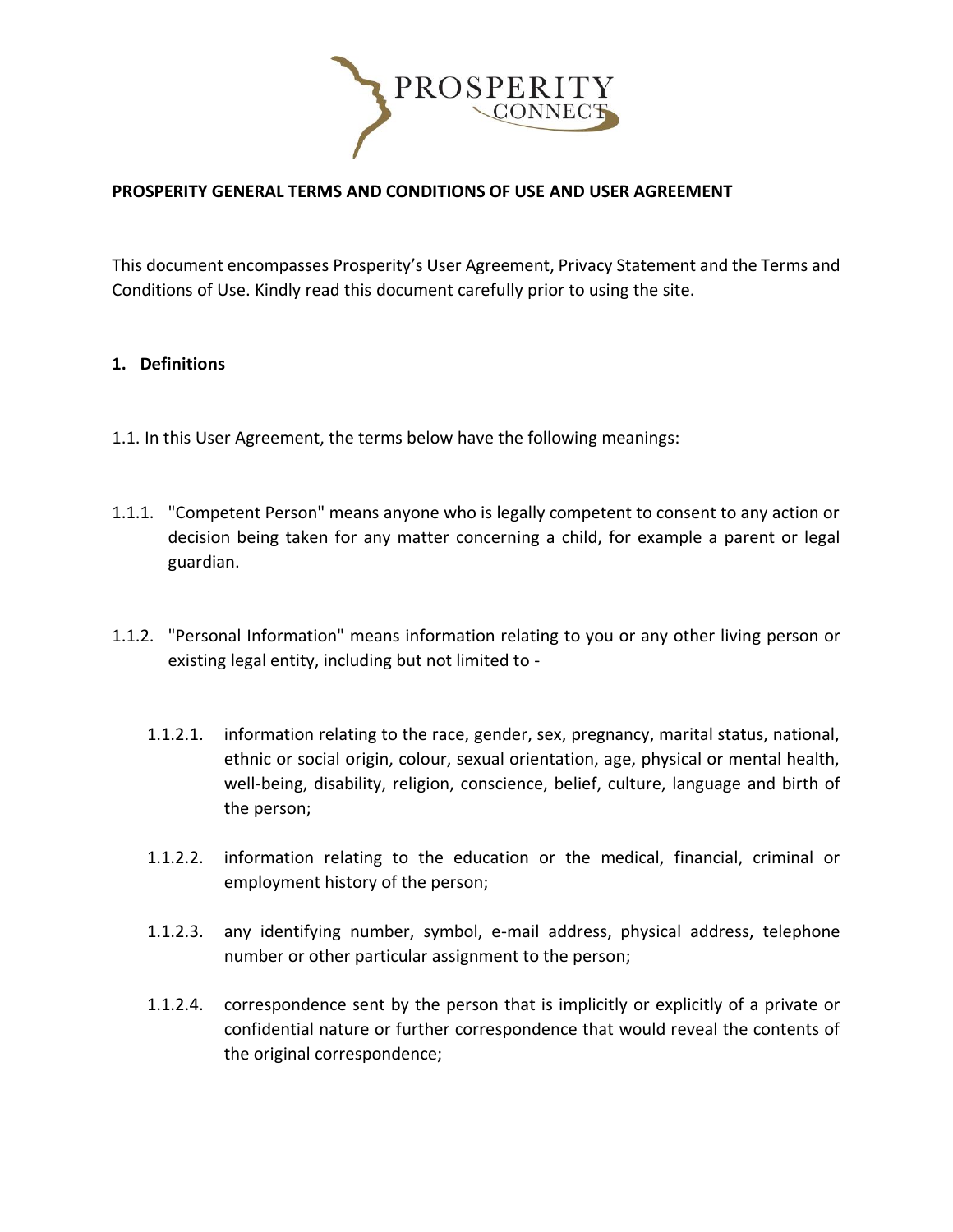

- 1.1.2.5. the name of the person if it appears with other personal information relating to the person or if the disclosure of the name itself would reveal information about the person, provided that such information is not in the public domain in the same or in a different format or held by a public body and publicly accessible.
- 1.1.3. "Processing of Information" means the automated or manual activity of collecting, recording, organising, storing, updating, distributing and removing or deleting personal information.
- 1.1.4. "Prosperity App" means any online application software that is provided by or is connected with Prosperity that you install or download from an online application store and access via a mobile device, including any smartphone and/or tablet device.
- 1.1.5. "Site" means collectively our website/s and the Prosperity App/s.
- 1.1.6. "we", "us", "our" and "Prosperity" means Prosperity Health Namibia (Pty) Limited and/or Prosperity Information Connect as the case requires together with the medical aid funds administered by Prosperity Health Namibia.
- 1.1.7. "website" means the internet websites operated by Prosperity or any website with a URL that is validly registered to Prosperity.
- 1.1.8. "you" and "your" means the user of the Site.

# **2. Conditions of Access**

- 2.1. Your access to, and use of, the Site is subject always to the terms and conditions set out in this User Agreement.
- 2.2. To avoid any confusion, you agree that these terms and conditions apply to your use of: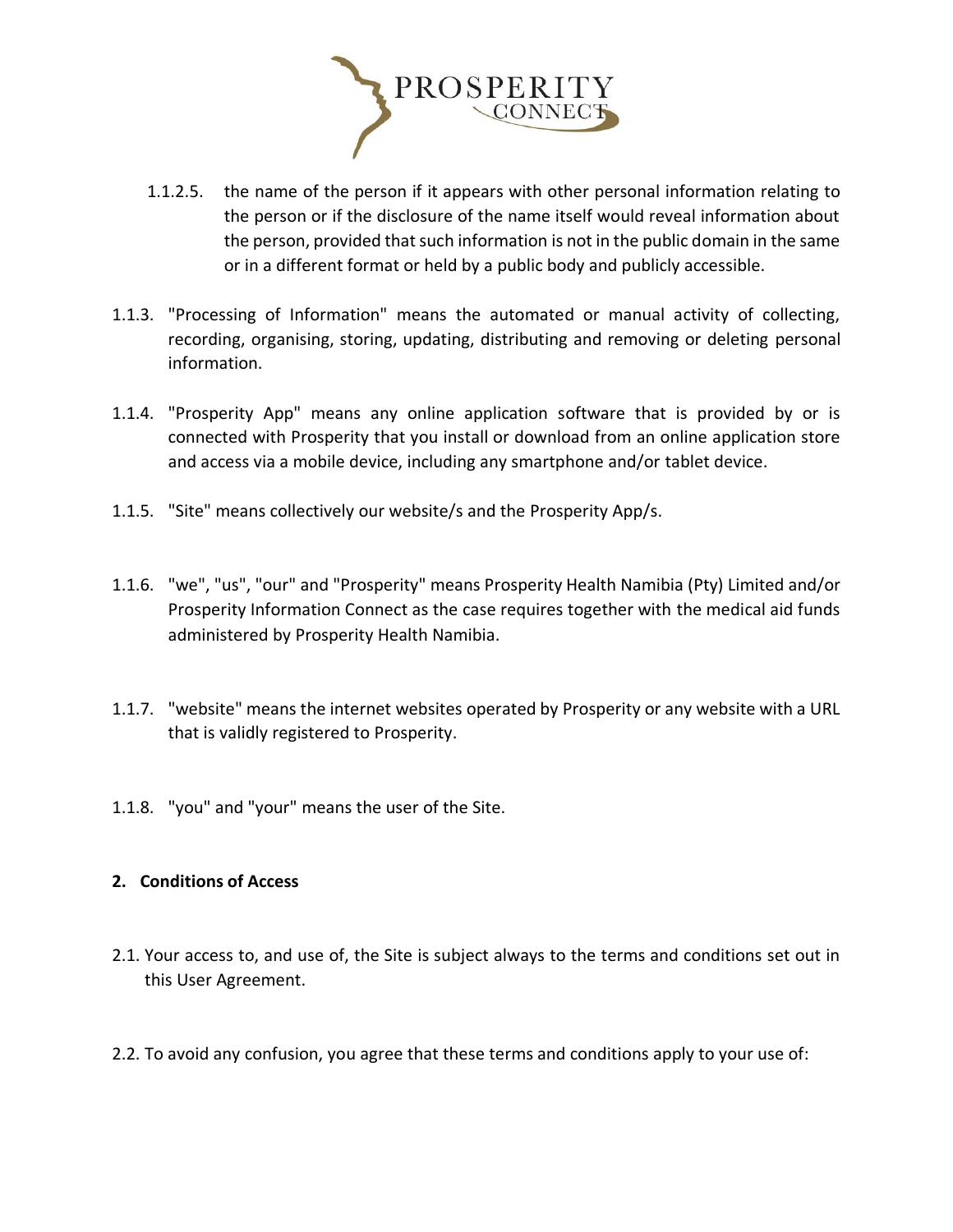

2.2.1. the website;

2.2.2. any Prosperity Apps; and

2.2.3. any third-party website or mobile application licensed to us;

Regardless of the platform, gateway, portal or mode of access you use to install, download or access the Site. Your cell phone provider may, depending on the type of contract you have, charge you for accessing the Site or for any usage of the Site (such as data charges, sms charges). Prosperity cannot be held responsible for these charges.

# **3. Your Acceptance and Consent**

- 3.1. By using the Site, you expressly agree to the terms and conditions of this User Agreement. If you do not agree to all of the terms and conditions, please do not continue to use the Site.
- 3.2. When you install or download the Prosperity Apps, you may be required to accept the terms and conditions or the end user license agreement (collectively, the "EULA") of a third-party supplier or vendor. While the EULA is independent from these terms and conditions and establishes a separate legal relationship which you are bound by, you agree that, the EULA will apply to your use of the Prosperity Apps.
- 3.3. You agree that this user agreement applies to any information accessed via the Site, and to all sections of the Site.

#### **4. Changes to this User Agreement**

4.1. We may change the terms and conditions of this User Agreement at any time. We recommend that you familiarise yourself with this User Agreement regularly.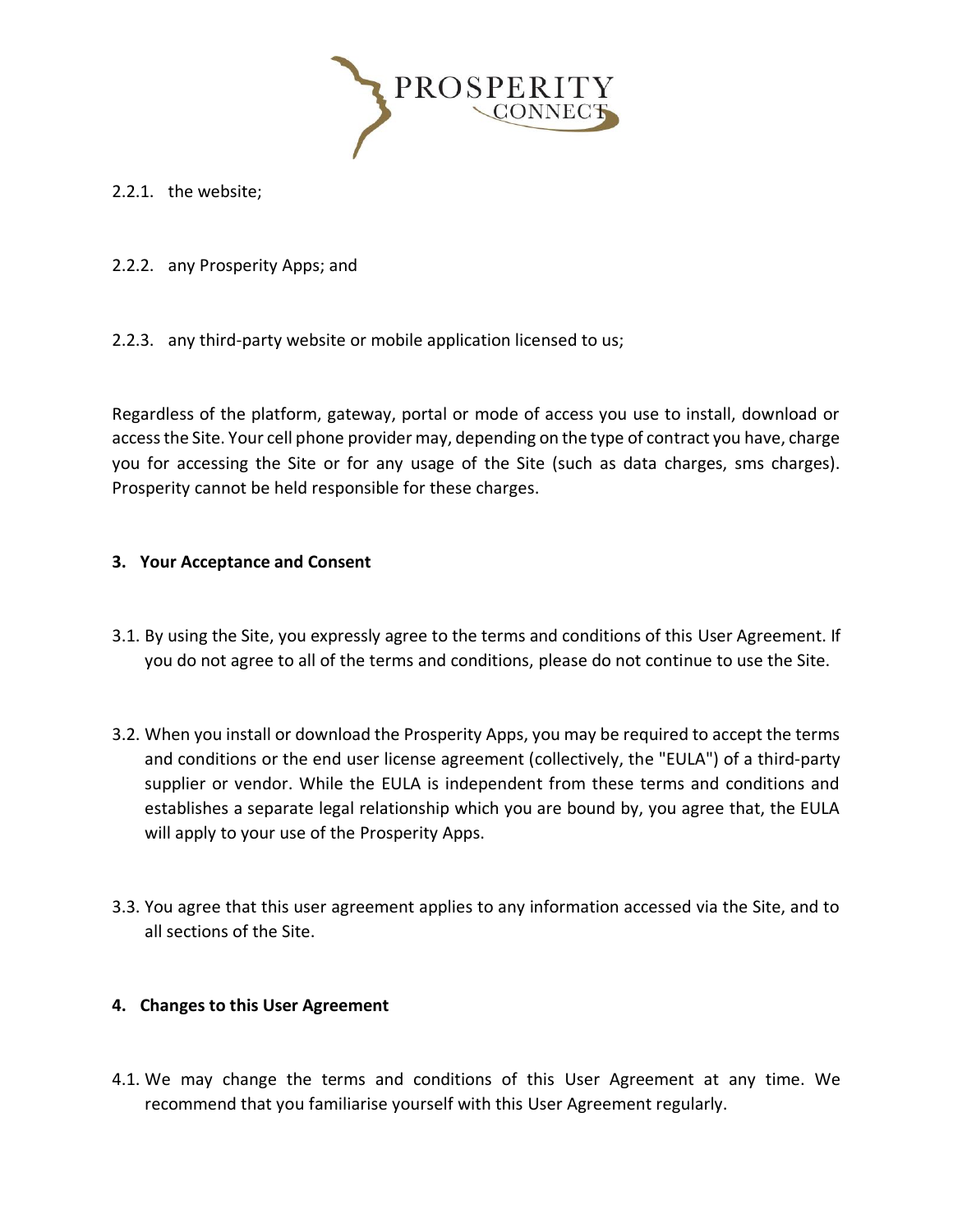

4.2. The most updated version of this User Agreement will apply each time that you access and use the Site.

# **5. Use of Site**

- 5.1. If you use the Site, you must keep your access details (including, your username and password) confidential and not allow other people to use it. You also accept full responsibility for all activities that occur under your access details or password and accept responsibility for sharing your username and password. You are only permitted to use one account. If you use more than one account, we may revoke all access.
- 5.2. Once you've logged onto the Site, certain information, functionalities and other features of the Site will be accessible to you the next time you access the Site, without having to re-enter your password. If you prefer to enter your password every time you access the Site, you can change the setting in the menu option.
- 5.3. Prosperity may refuse to provide products and/or services to you if we are unable to verify any information that you provide to us.
- 5.4. You agree that the following actions shall be material breaches of these terms and conditions:
- 5.4.1. signing in as, or pretending to be, another person;
- 5.4.2. transmitting material that violates, or could violate, the intellectual property rights of others or the privacy of others.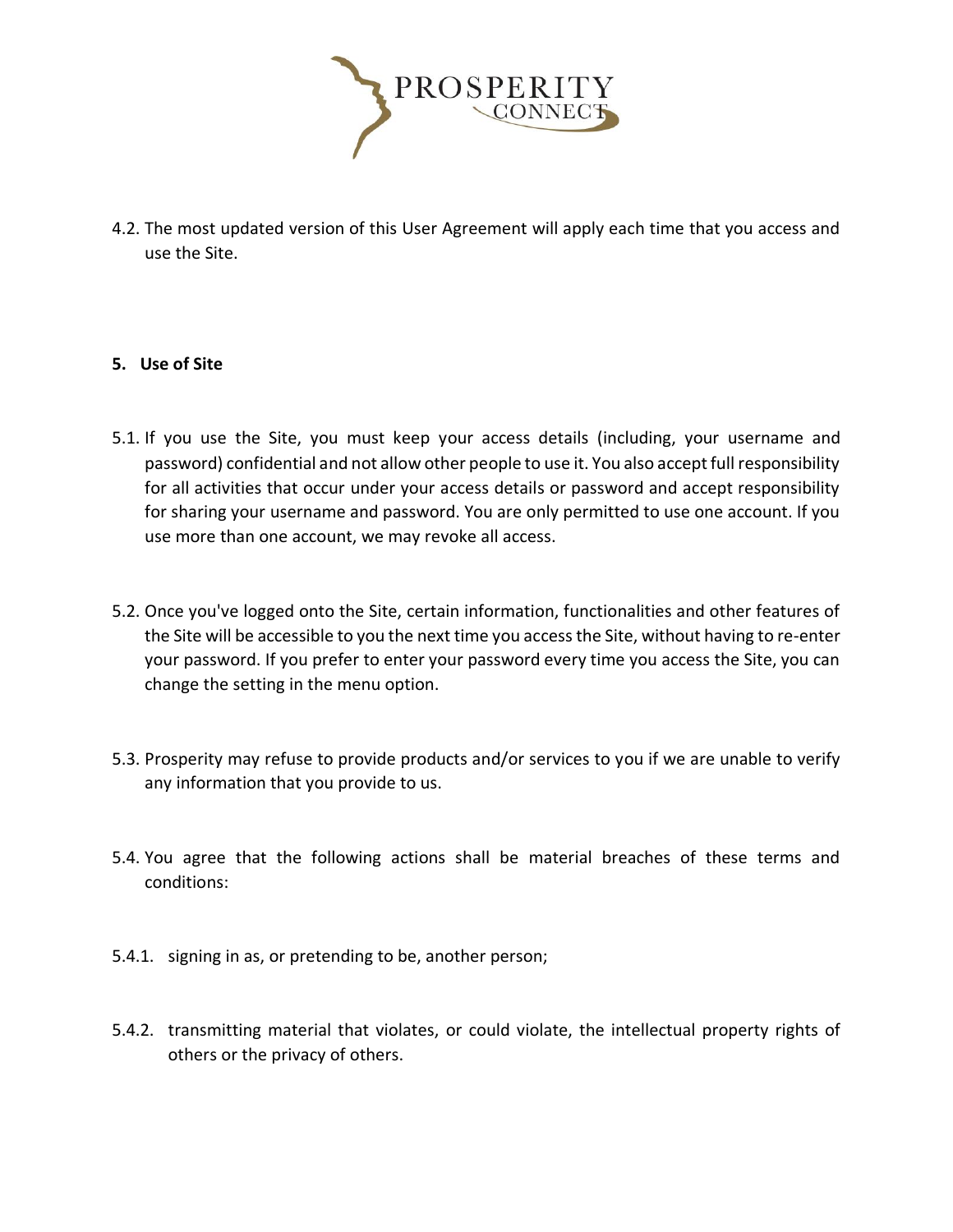

- 5.4.3. using interactive services in a way that is intended to harm, or could result in harm, to you or to other users of the Site; or
- 5.4.4. gathering information about others without obtaining their prior written consent.
- 5.5. You also agree that any use of your access details shall be regarded as if you were the person using such information.
- 5.6. You may change your username and password at any time, although we may determine certain requirements that you will need to meet when choosing a username or password. These requirements may be changed from time to time and you may be required to update your credentials following such changes.
- **6. Full disclosure of all relevant facts and benefit entitlement**
- 6.1. We may need certain personal and financial information from you. It is in your best interest to keep this information current and accurate.
- 6.2. You guarantee that all information provided by you at any time to Prosperity on or via the Site, will be true, accurate, current and correct and you undertake to update the information as and when required.
- 6.3. You guarantee that you have fully disclosed all facts, and agree that this User Agreement and any transactions related to this User Agreement will be void if you do not meet this requirement.
- **7. Electronic communication and records**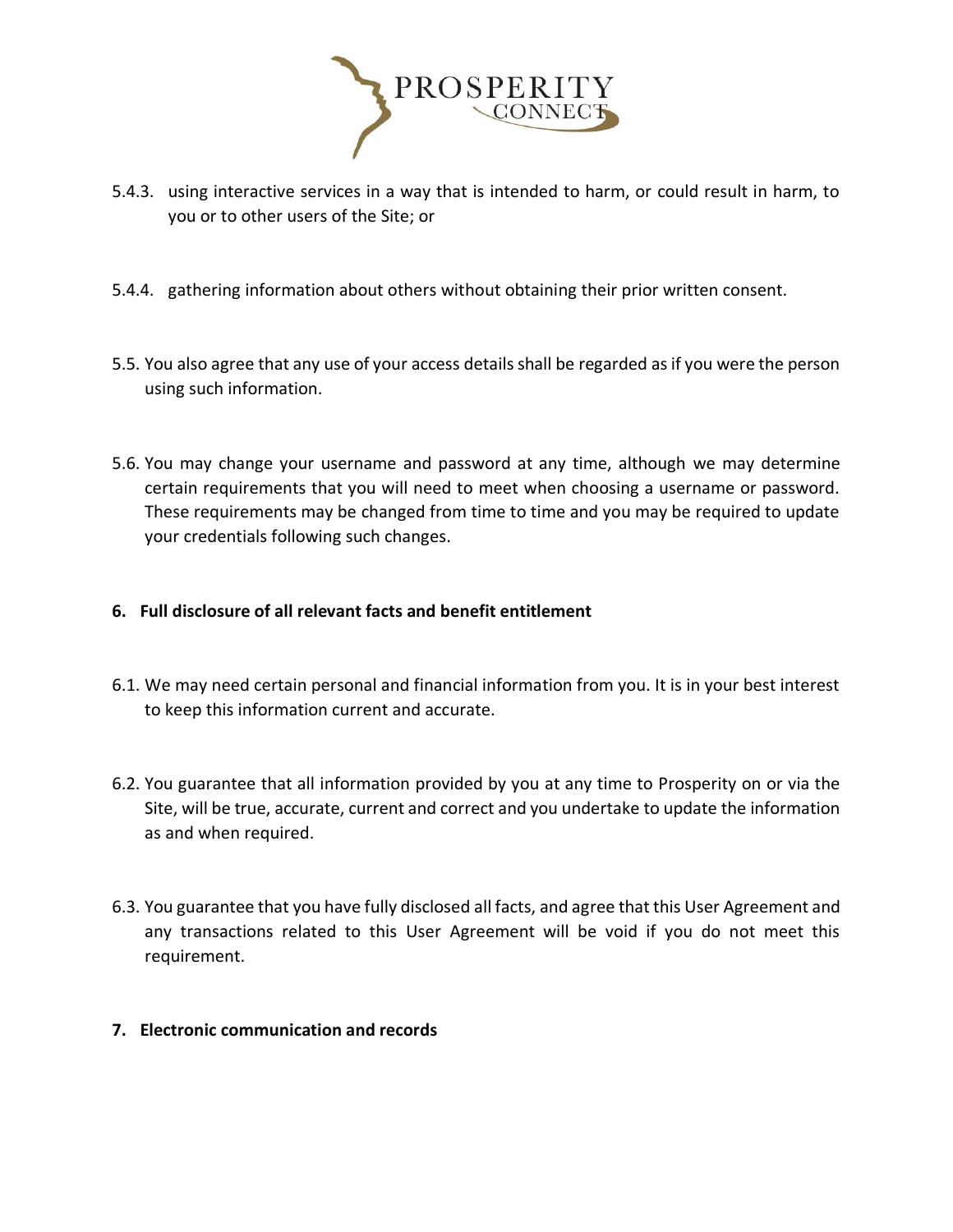

- 7.1. When you visit the Site or send e-mails to us, you accept that we may communicate with you electronically. All records that you send to us may be stored electronically and with third parties, although these third parties are bound by the strictest levels of confidentiality. These electronic records shall be proof of the records, unless you can prove otherwise.
- 7.2. Any electronic communication (for example, an e-mail or SMS) sent to you will be regarded to have been received by you upon being sent by Prosperity. This includes, but is not limited to mobile push notifications.
- 7.3. If you are a registered user of the website, you may receive communications from us via email. If you do not want to receive e-mails from us, you may change the way you receive your communication on the website, or you can phone our contact centre.
- 7.4. Prosperity takes all reasonable steps to protect your personal information and maintain confidentiality, including the use of encryption technology. However, we cannot guarantee the security or integrity of any information you transmit to us online and you agree that you do this at your own risk.
- 7.5. You agree that all agreements, notices, disclosures and other communications that we provide to you electronically meet any legal requirement that the communications be in writing.

# **8. Copyright**

8.1. All content made available on the Site (for example, text, graphics, logos, button icons, images, audio clips, digital downloads, data compilations, and software) belongs to Prosperity, unless we expressly state that it is not and is protected by South African and international law. In addition, the compilation of all content on the Site is the exclusive property of Prosperity and is protected by South African and international copyright laws.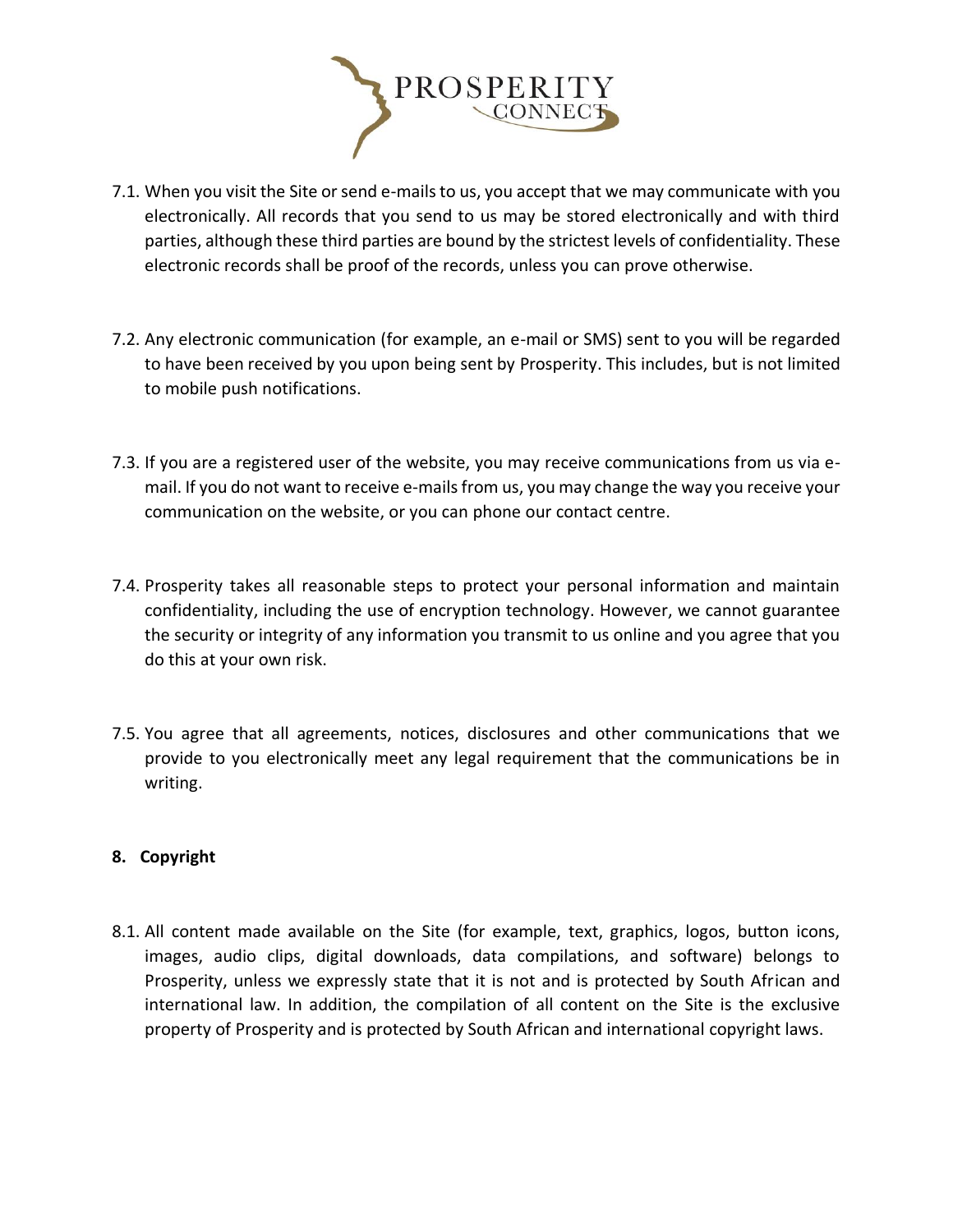

- 8.2. Except if permitted under this or another agreement with us no portion of the Site may be copied or transmitted via any means available now or in the future.
- 8.3. Any unauthorised use, alteration or dissemination of the information or content on the Site is prohibited.
- 8.4. You agree that if you breach the terms of this clause 8, we will have the right to claim damages from you, which will include the right to claim special, incidental, consequential or indirect damages. Prosperity will also be allowed to claim for loss of profits and loss of business and will also be allowed to recover all legal costs on a scale as between attorney and own client.
- 8.5. Nothing on the Site should be regarded as granting any licence or right to use any trademark without Prosperity's prior written permission.
- 8.6. We try to ensure that the most sophisticated technology protects the information on the Site. However, we cannot be held responsible for any consequences that may result from the unlawful breach of copyright or unlawful dissemination of information by third parties copying information off the Site. If you suspect a breach or where a breach may have taken place and this comes to your knowledge, please contact us as soon as practicably possible in order to ensure that we attend to the resolution of the matter timeously.

# **9. Disclaimer**

- 9.1. The Site and all information, content, tools and materials are provided by Prosperity on an "as is" and "and available" basis, unless we inform you in writing.
- 9.2. We do not guarantee the operation of the Site or the information, content, tools or materials on the Site. You agree that you use the Site at your own risk.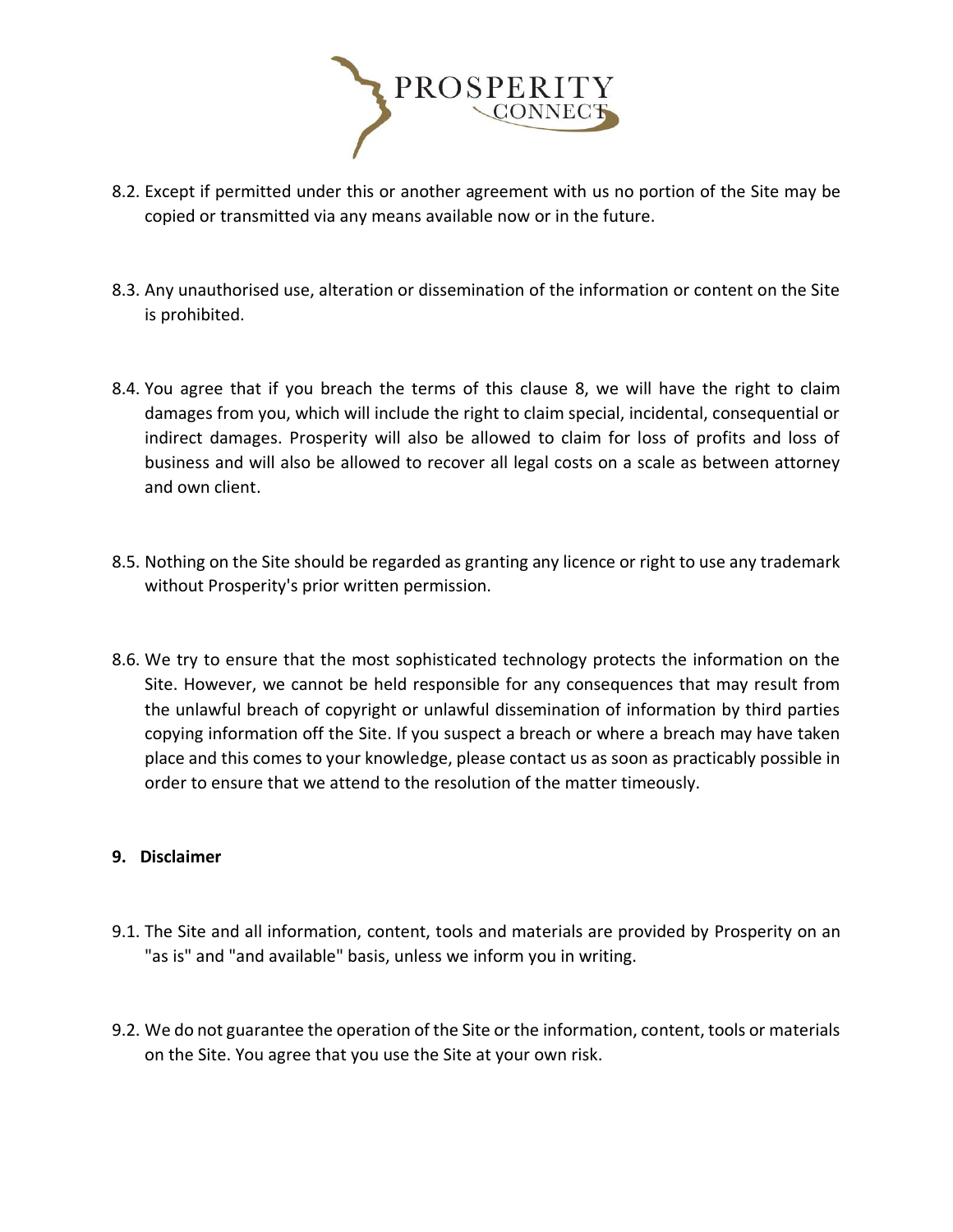

### 9.3. Prosperity does not guarantee that

- (i) the Site;
- (ii) the information, content, tools or materials included on the Site;
- (iii) the Prosperity servers; or
- (iv) that any electronic communications sent by us are free from viruses or other harmful components.

Prosperity will not be liable for any damages of any kind arising from your use of the Site or from any information, content, tools or materials included on or otherwise made available to you through the Site, including for direct, incidental, punitive and/or consequential damages.

- 9.4. Prosperity is fully committed to providing you with the best possible service. However, we are not responsible for:
- 9.4.1. any interrupted, delayed or failed transmission, storage or delivery of information due to a power failure, equipment or software malfunction, natural disasters, fire, labour unrest, or any other cause beyond our reasonable control; or
- 9.4.2. any inaccurate, incomplete or inadequate information obtained from the Site supplied by you.
- 9.5. Neither will we be responsible for any direct or indirect loss or damages that may arise from:
- 9.5.1. any of the events described in this paragraph or the paragraphs above
- 9.5.2. your actions or omissions that result in a breach of this User Agreement;
- 9.5.3. any links to other websites from the Site. You also acknowledge that we cannot control the content of or the products offered on those websites;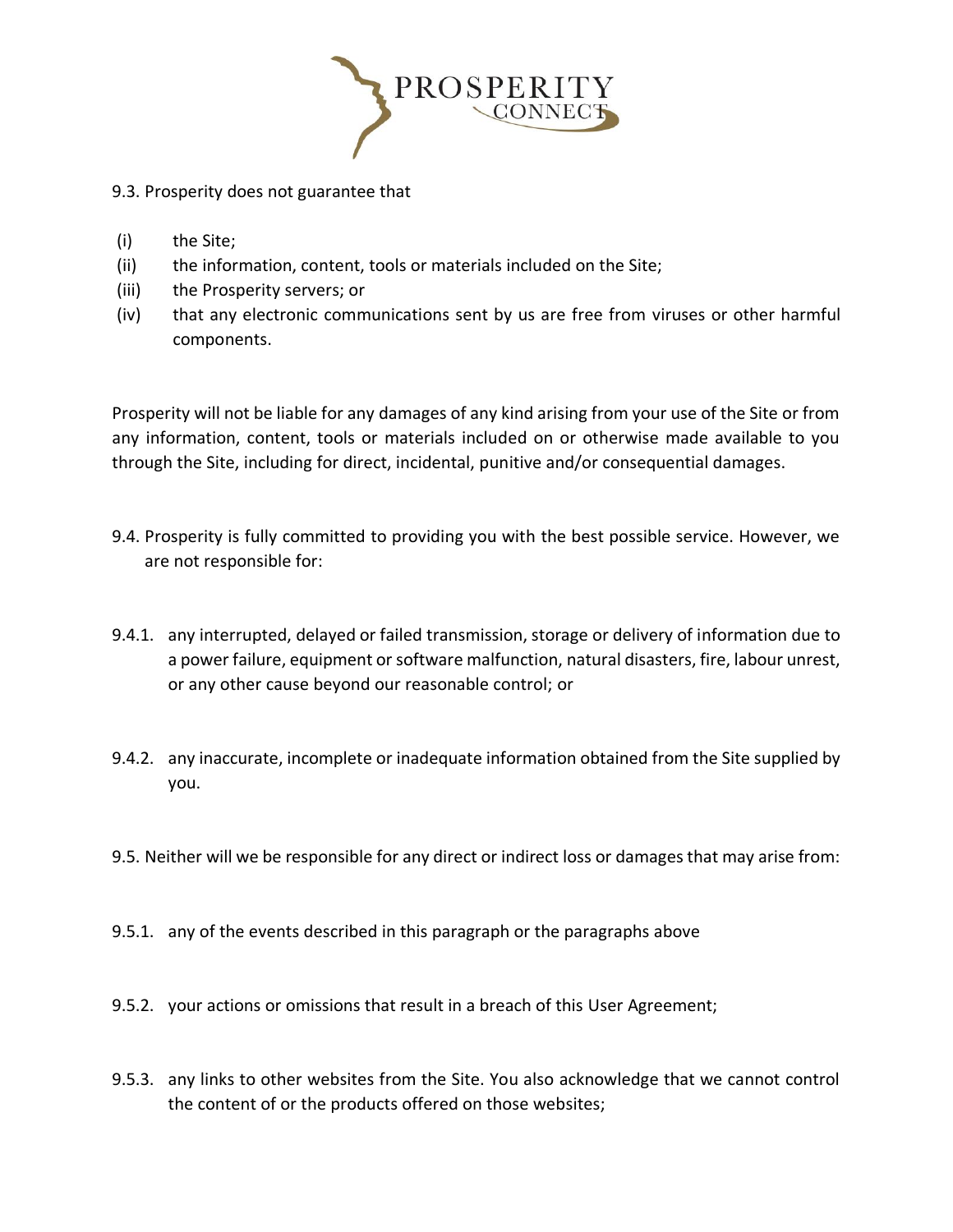

- 9.5.4. a denial of access to the website should we believe or have reason to believe that you are conducting activities that are illegal, abusive, would attack the integrity of the website or put Prosperity in disrepute; or
- 9.5.5. your reliance on any of the information, content, tools or materials that you obtain from the Site.

#### **10. Indemnity**

- 10.1. While we make every effort to ensure that the content and information on the Site is complete, accurate and up to date, we make no guarantee about the suitability of the products and services on the Site or whether they are complete accurate or appropriate.
- 10.2. You agree to fully indemnify Prosperity, its directors, employees, and trustees (where applicable) against any claim, loss or damages which you may incur or suffer as a result of your use of the Site.
- 10.3. You agree to fully indemnify Prosperity, its directors and employees, the board of trustees of the medical aid funds and the employees thereof, from any errors or inaccuracies or incomplete information made available by third parties (including healthcare professionals, advisors and/or experts) on the Site and agree that, Prosperity will not be liable for any loss or damages, including direct, indirect and consequential loss, that may arise from any disclosure to or by any third parties.
- 10.4. You agree that all information, including products and services or any terms or conditions relating to them, on the Site may change. We will notify you of the important changes within a reasonable time.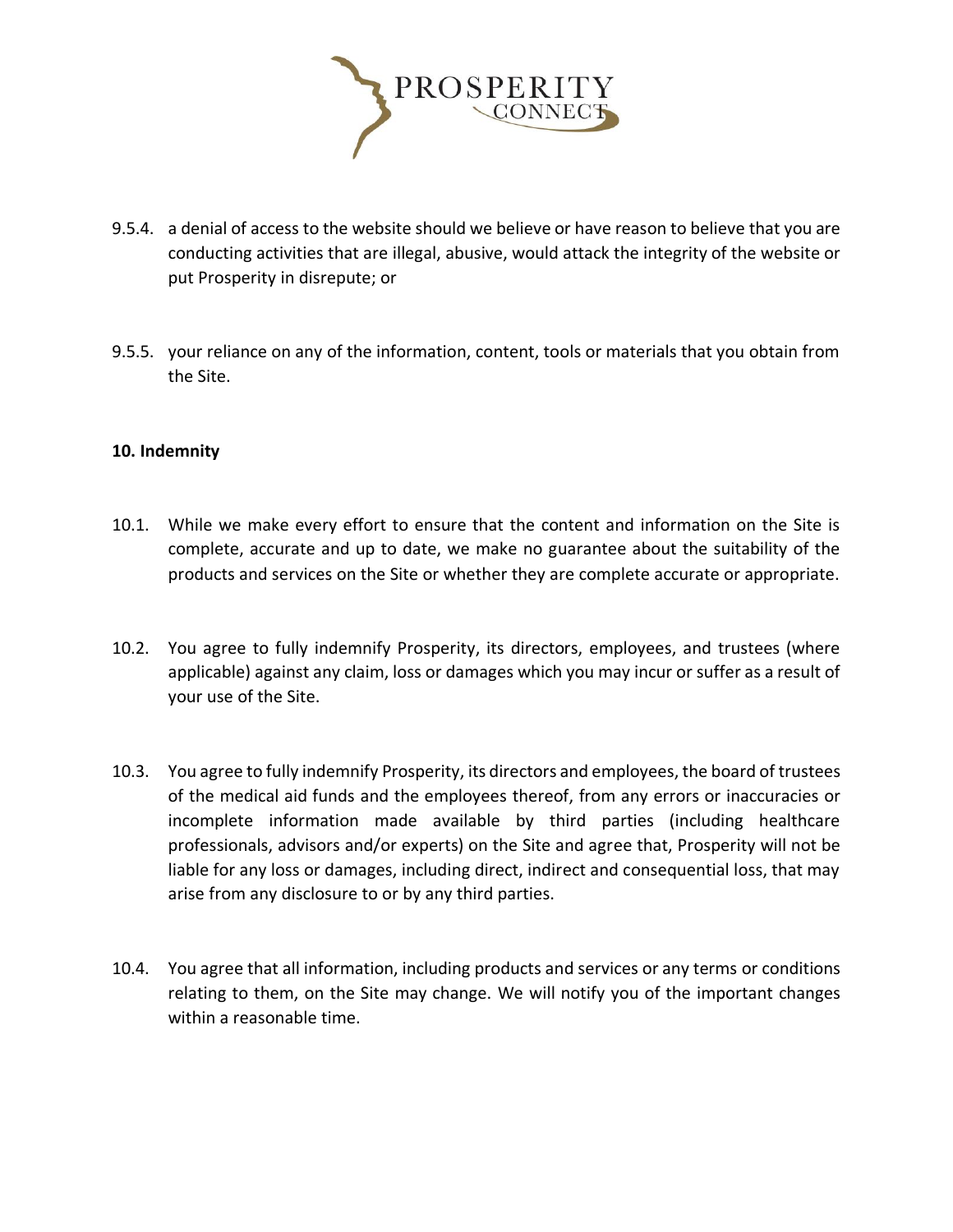

- 10.5. You agree that any calculations made on the Site, (including any relating to your health) are estimates and are meant as guidelines only.
- 10.6. All products and services provided on the Site are subject to confirmation, and any terms or conditions relating to them, at the time of finalising any transactions.

# **11. Phishing and spoofing**

- 11.1. Should you receive an unsolicited e-mail that appears to be from Prosperity or any of the medical aid funds administered by it and that requests you to provide personal information (such as your credit card number, username, or password), or that asks you to verify or confirm your Prosperity related information by clicking on a link, it is most likely that the e-mail was sent by a "phisher" or "spoofer."
- 11.2. We will never ask for this type of information in an e-mail, and we strongly recommend that you do not respond to these e-mails and that you do not click on the link. Responding to "phishing" places you and your personal information at risk. We cannot be responsible for any consequences resulting from your response to any email sent by a "phisher" or a "spoofer".

#### **12. Linking to third party websites**

- 12.1. The Website may contain certain images and links to other third-party websites with information, content or material produced by other parties. These linked third party websites are not under the control of Prosperity and we are not responsible for the information, content or material on any linked website, including, any link contained in a linked website, or any changes or updates to a linked website.
- 12.2. We may provide these links to you merely as a convenience, and you agree that the inclusion of links does not imply an endorsement by us of the linked website, their business or security practices, or any association with its operators.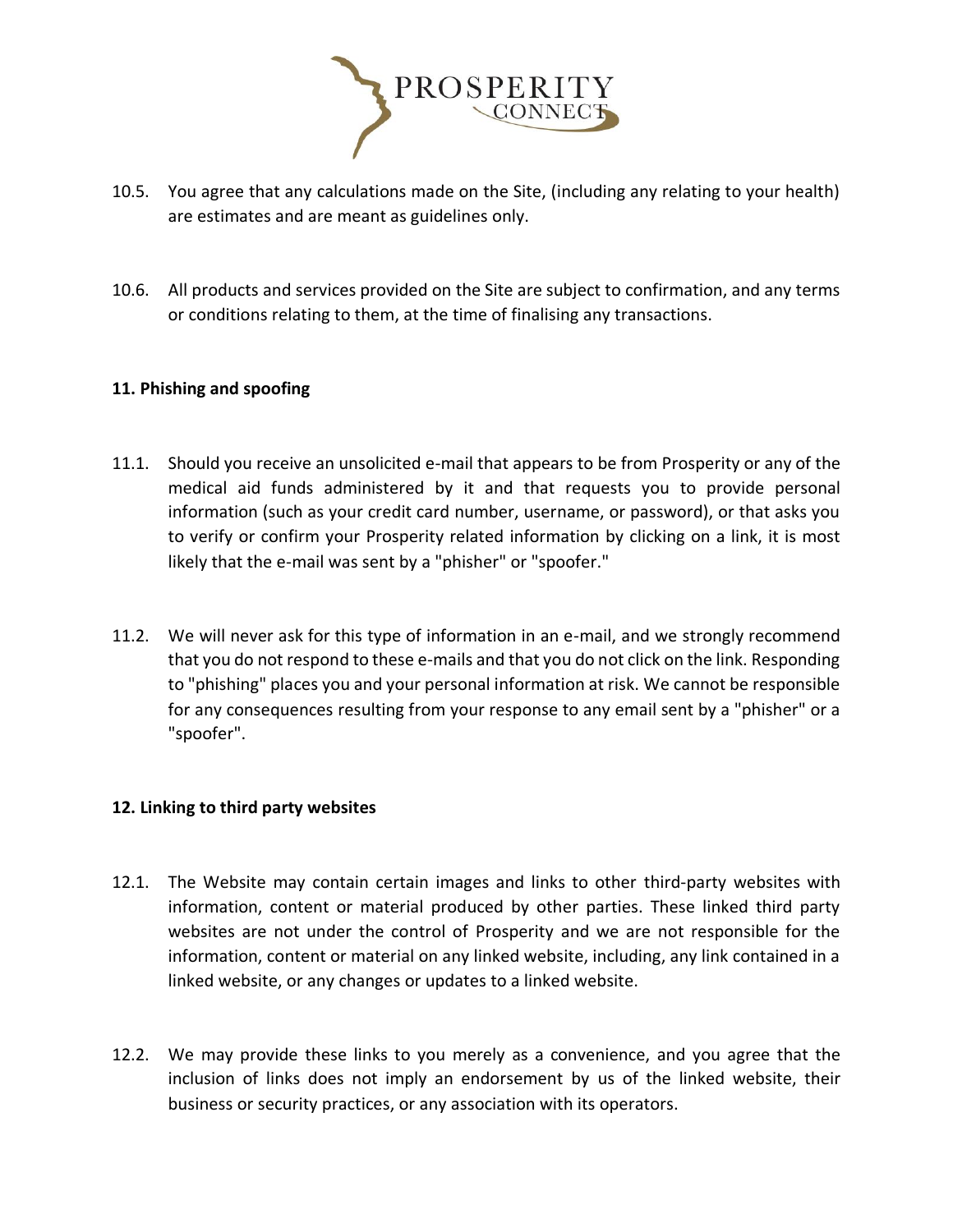

12.3. Should you have any queries arising from transactions you conclude with such third parties, you will be required to contact them directly.

# **13. Applicable law**

By accessing and using the Site, you agree that the laws of the Republic of South Africa will govern this User Agreement, and you consent to the jurisdiction of the South African courts in respect of any dispute which may arise from this User Agreement as it relates in particular to Protection of Personal Information Act 4 of 2013 ("POPIA") and or the Promotion of Access to Information Act 2 of 2000 ("PAIA").

# **14. General Provisions**

- 14.1. The headings of the clauses in this User Agreement is provided for convenience and ease of reference only, and will not be used to interpret, modify or amplify this User Agreement.
- 14.2. If any provision of this user agreement is held to be illegal, invalid or unenforceable, that illegality, invalidity or unenforceability shall not affect the other provisions of this User Agreement.
- 14.3. No failure or delay by us to exercise any of its rights will be regarded as a waiver of its rights, nor will it affect the validity of any part of this user agreement.

#### **15. Contact Details**

For more information kindly contact our Information Officer:

Name: Mr. Shaun Hide